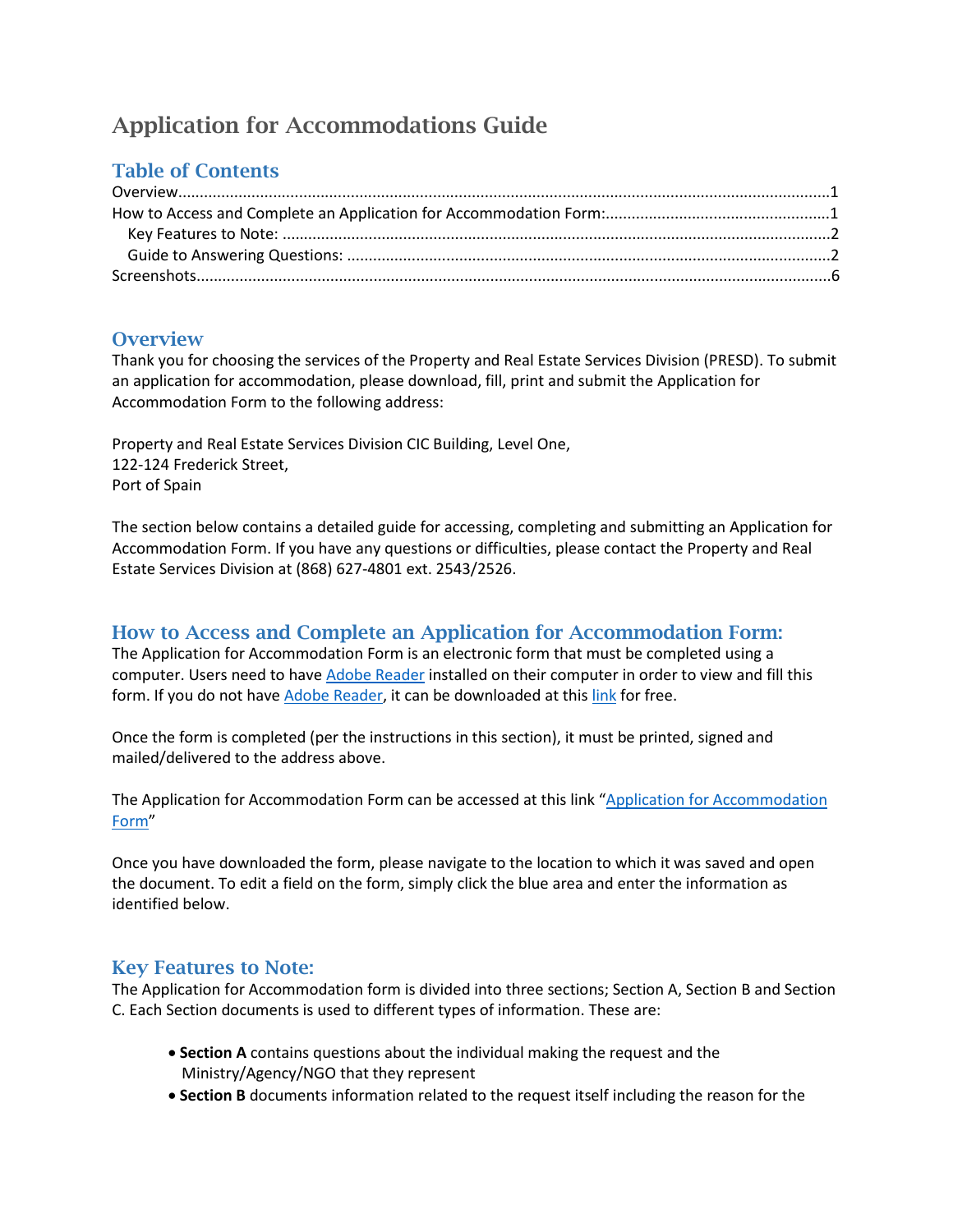request and key features and requirements.

• **Section C** allows the Requestor to provide information relating to the size and composition of the Ministry/Agency/NGO to be housed/relocated

The form is designed to be completed electronically and every effort has been made to ensure that using it is as easy and intuitive as possible. As a result, the answer fields have been customized to accommodate specific types of information. As such, some questions have drop-down options, calendars or may only allow numbers. To begin filling the form, simply click on the pale blue area.

NB: The Requestor/Requesting Officer must be authorized by the Ministry/Agency/NGO that they represent to submit the Request for Accommodation Form. Any unauthorized requests will be disregarded.

#### Guide to Answering Questions:

#### **Section A**

| <b>Question</b>            | <b>Type of Information</b>          | <b>Type of Field</b>            |  |
|----------------------------|-------------------------------------|---------------------------------|--|
| Date of Request            | The date the form is completed      | Calendar field                  |  |
| Name of Requesting         | The name of the requesting          | Accepts alpha-numeric           |  |
| Ministry/Agency/NGO        | Ministry/Agency/NGO                 | characters. No special features |  |
| Name of Requesting Officer | Name of the officer making the      | Accepts alpha-numeric           |  |
|                            | request. The officer named          | characters. No special features |  |
|                            | must be the same person             |                                 |  |
|                            | signing the form and must be        |                                 |  |
|                            | authorized to make the request      |                                 |  |
| Position                   | The job position that the           | Accepts alpha-numeric           |  |
|                            | Requesting Officer occupies or      | characters. No special features |  |
|                            | their Job Title                     |                                 |  |
| Phone Number/Extension/Fax | The phone number/fax number         | Allows only numeric characters  |  |
| Number                     | excluding the area code and         |                                 |  |
|                            | dashes or other separators. The     |                                 |  |
|                            | Extension number must be            |                                 |  |
|                            | entered without the use of          |                                 |  |
|                            | "Ext" or similar designation        |                                 |  |
| Email                      | <b>Email contact for Requesting</b> | Accepts alpha-numeric           |  |
|                            | Officer. Gov.tt or professional     | characters as well as symbols   |  |
|                            | email addresses are preferred       | such as @ and _. No special     |  |
|                            | however all addresses will be       | features                        |  |
|                            | accepted                            |                                 |  |
|                            |                                     |                                 |  |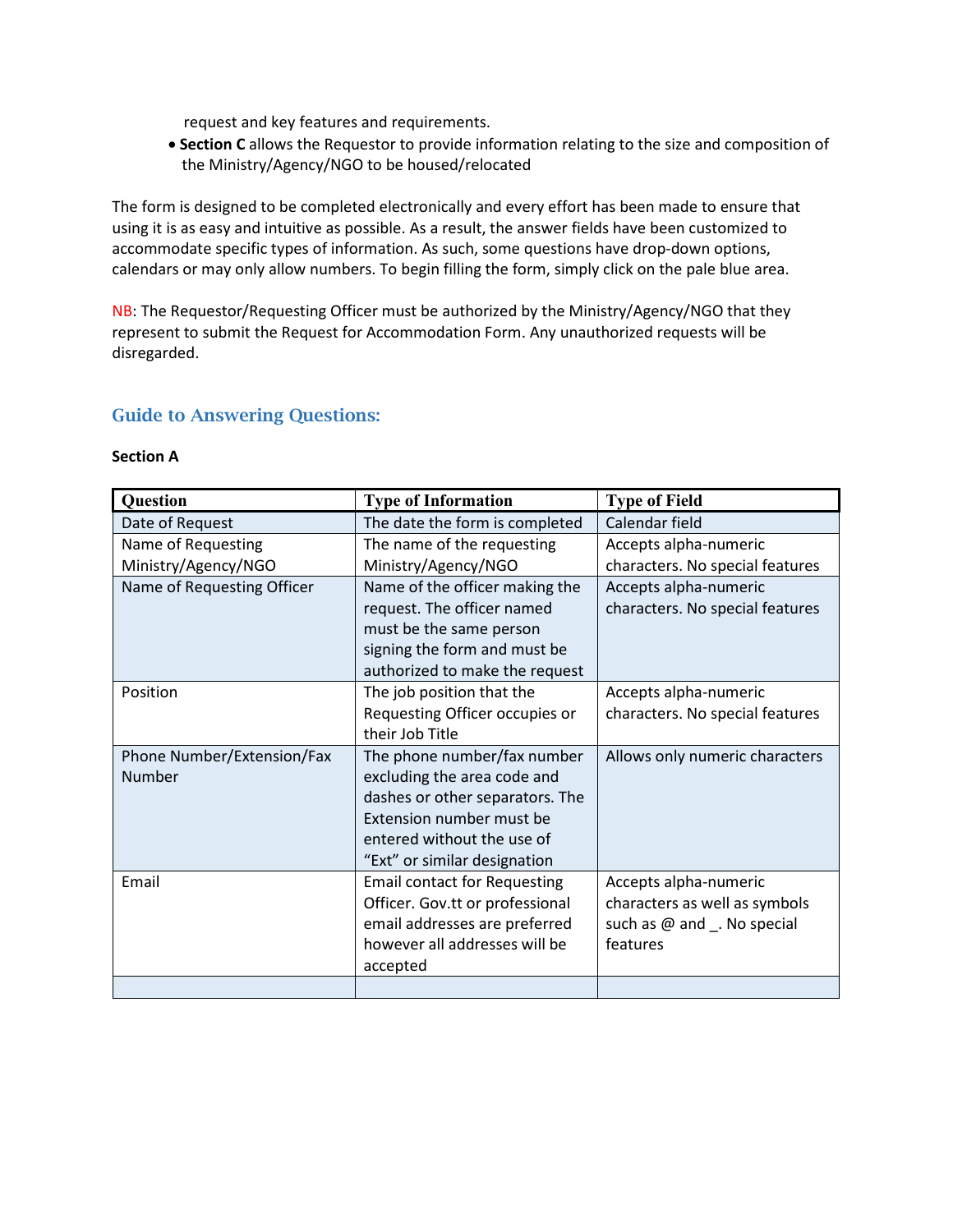### **Section B**

| Question                                            | <b>Type of Information</b>                             | <b>Type of Field</b>                                     |
|-----------------------------------------------------|--------------------------------------------------------|----------------------------------------------------------|
| <b>Type of Request</b>                              | Allows the user to specify what                        | This field is a drop-down box                            |
|                                                     | type of request is being                               | that allows you to select one                            |
|                                                     | submitted. If the type of                              | option. Simply click the box,                            |
|                                                     | request is not available in the                        | then the downward-facing                                 |
|                                                     | drop-down, please select Other                         | arrow to the right of the box                            |
|                                                     | and include a description in the                       |                                                          |
|                                                     | box provided                                           |                                                          |
| Reason for Request                                  | Allows the user to identify the                        | This field is a drop-down box                            |
|                                                     | reason for the request. If the                         | that allows you to select one                            |
|                                                     | type of request is not available                       | option. Simply click the box,                            |
|                                                     | in the drop-down, please select                        | then the downward-facing                                 |
|                                                     | Other and include a description<br>in the box provided | arrow to the right of the box                            |
| Current Location (if any)                           |                                                        |                                                          |
|                                                     | If the requesting<br>Ministry/Agency/NGO already       | Accepts alpha-numeric<br>characters. No special features |
|                                                     | has government allocated                               |                                                          |
|                                                     | premises, they are asked to                            |                                                          |
|                                                     | enter the address in this field                        |                                                          |
| 1st Preference/2nd Preference                       | Both fields allow users to                             | Both fields are drop-down                                |
|                                                     | identify the areas (in order of                        | boxes that allow users to select                         |
|                                                     | preference) that they would like                       | one option. Simply click the                             |
|                                                     | to be located in. The lists in                         | box, then the downward-facing                            |
|                                                     | each field are identical and are                       | arrow to the right of the box                            |
|                                                     | based on the areas used by                             |                                                          |
|                                                     | Ministry of Public                                     |                                                          |
|                                                     | Administration                                         |                                                          |
| Preferred Type of Property                          | Enables the Requestor to select                        | This question uses radio                                 |
|                                                     | the type of property they would                        | buttons that allow only one                              |
|                                                     | prefer to have. There is no                            | option to be selected i.e. State                         |
|                                                     | guarantee that this is the type                        | Owned OR Rented OR No                                    |
|                                                     | they will be assigned but every                        | Preference can be selected                               |
|                                                     | effort will be made to                                 |                                                          |
|                                                     | accommodate them                                       |                                                          |
| Please state your reasons                           | This field is intended to allow                        | Accepts alpha-numeric                                    |
|                                                     | the requestor to identify                              | characters. No special features                          |
|                                                     | reasons for requesting a state                         |                                                          |
|                                                     | owned or rented property                               | Allow users to answer either                             |
| Does the requesting<br>Ministry/Agency/NGO interact | The requestor is asked to<br>document whether the      |                                                          |
| directly with the Public?                           | Ministry/Agency/NGO interacts                          | yes or no. No special features                           |
|                                                     | directly with the public or                            |                                                          |
|                                                     | provides services to the public                        |                                                          |
| Is the requesting                                   | Allows users to document                               | Allow users to answer either                             |
| Ministry/Agency/ NGO able to                        | whether their                                          | yes or no. No special features                           |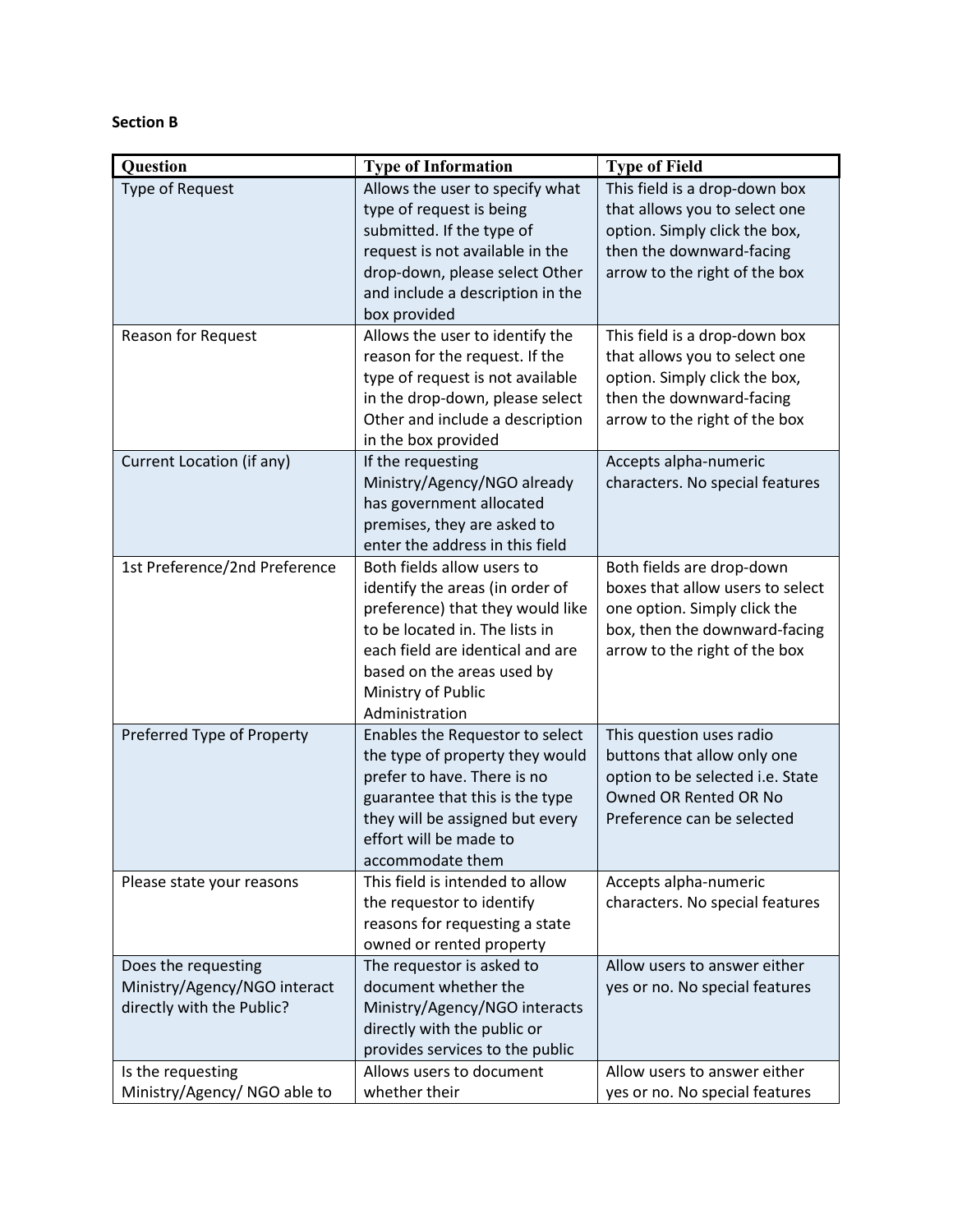| provide in-house facility                                                                             | Ministry/Agency/NGO has the                                                                                                                                                                                                                                                                                                                                                                                                                                                                             |                                                                                                                                                                                                                                                              |
|-------------------------------------------------------------------------------------------------------|---------------------------------------------------------------------------------------------------------------------------------------------------------------------------------------------------------------------------------------------------------------------------------------------------------------------------------------------------------------------------------------------------------------------------------------------------------------------------------------------------------|--------------------------------------------------------------------------------------------------------------------------------------------------------------------------------------------------------------------------------------------------------------|
| management services?                                                                                  | capacity to manage the facilities                                                                                                                                                                                                                                                                                                                                                                                                                                                                       |                                                                                                                                                                                                                                                              |
|                                                                                                       | that may be allocated to them.                                                                                                                                                                                                                                                                                                                                                                                                                                                                          |                                                                                                                                                                                                                                                              |
| Please indicate the minimum<br>number of parking spaces<br>required<br>Please indicate the total area | The user is asked to identify the<br>absolute minimum number of<br>parking spaces being requested.<br>No parking space will provide<br>parking for all staff and some<br>prioritization (for official<br>vehicles for example) should be<br>made<br>Users must identify the size of                                                                                                                                                                                                                     | Allows only numeric characters.<br>Both fields allow for only                                                                                                                                                                                                |
| being requested in Feet                                                                               | the property being requested.                                                                                                                                                                                                                                                                                                                                                                                                                                                                           | numeric characters. However,                                                                                                                                                                                                                                 |
| Squared and/or Meters Squared                                                                         | This estimate can be based on<br>the size of the previous<br>property or the number of<br>staff/visitors to the<br>Ministry/Agency/NGO                                                                                                                                                                                                                                                                                                                                                                  | decimal can also be used                                                                                                                                                                                                                                     |
| Please indicate any special                                                                           | Allows the                                                                                                                                                                                                                                                                                                                                                                                                                                                                                              | This question is primarily a                                                                                                                                                                                                                                 |
| room requirements/facilities<br>(Room capacity indicated in<br>brackets)                              | Ministry/Agency/NGO to<br>identify any special<br>rooms/facilities they may<br>require for their work. The<br>number of people that the<br>room can accommodate is<br>indicated in brackets next to the<br>room option. The field next to<br>the room type allows users to<br>indicate the number of each<br>type of room they will require.<br>There is no guarantee that the<br>requested resources can or will<br>be provided, however every<br>effort will be made to<br>accommodate these requests | check box that allows users to<br>select more than one option. It<br>also has a fill-in box [to the right<br>of the room types, such as<br>Conference room (10)] to allow<br>users to document the number<br>of each type of room they<br>would like to have |
| Please indicate any special<br>utility/service requirements                                           | Enables users to identify the<br>utilities or service requirements<br>that they will need at their new<br>location. There is no guarantee<br>that the requested resources<br>can or will be provided,<br>however every effort will be<br>made to accommodate these<br>requests                                                                                                                                                                                                                          | This question is a check box that<br>allows users to select more than<br>one option. If the option is not<br>already listed, please select<br>Other and include the utility or<br>service in the fill-in box                                                 |
| Please indicate any special                                                                           | This question is especially                                                                                                                                                                                                                                                                                                                                                                                                                                                                             | This question is a check box that                                                                                                                                                                                                                            |
| needs requirements for staff or                                                                       | important for public facing                                                                                                                                                                                                                                                                                                                                                                                                                                                                             | allows users to select more than                                                                                                                                                                                                                             |
| clients                                                                                               | Ministries/Agencies/NGO's who                                                                                                                                                                                                                                                                                                                                                                                                                                                                           | one option. If the option is not                                                                                                                                                                                                                             |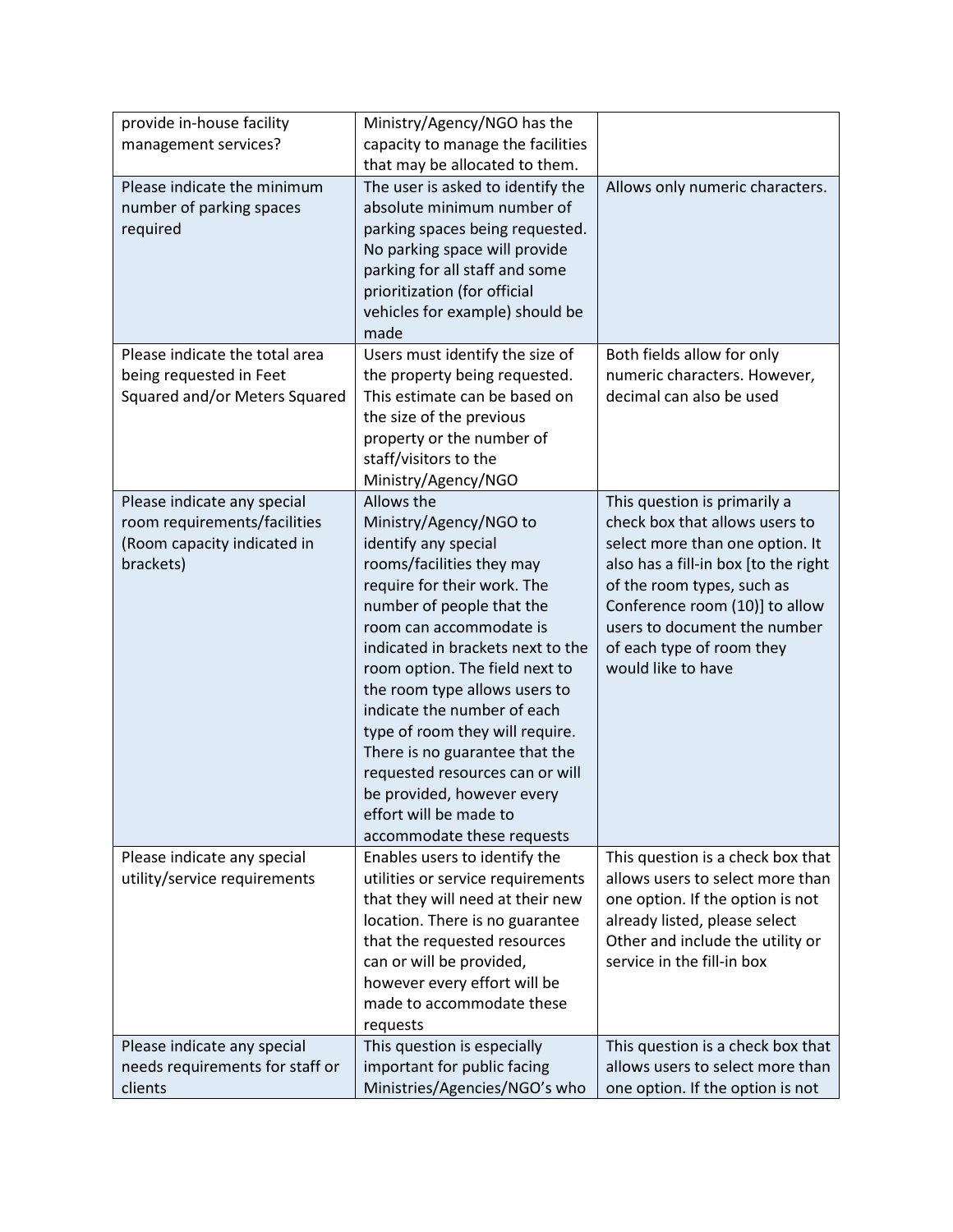| may have to provide services to<br>the differently abled. The<br>requestor must also be<br>considerate of any staff with<br>special needs | already listed, please select<br>Other and include the utility or<br>service in the fill-in box |
|-------------------------------------------------------------------------------------------------------------------------------------------|-------------------------------------------------------------------------------------------------|
|                                                                                                                                           |                                                                                                 |
|                                                                                                                                           |                                                                                                 |

#### **Section C**

| <b>Question</b>                                                                                                      | <b>Type of Information</b>                                                                                                                                                                                                                                                                                              | <b>Type of Field</b>                                           |  |
|----------------------------------------------------------------------------------------------------------------------|-------------------------------------------------------------------------------------------------------------------------------------------------------------------------------------------------------------------------------------------------------------------------------------------------------------------------|----------------------------------------------------------------|--|
| Please indicate the total<br>number of<br>Divisions/Units/Sections to be<br>relocates/housed                         | This section allows the<br>requestor to document the<br>number of<br>Divisions/Units/Sections that<br>are to be given accommodation.<br>For Ministries/Agencies/NGO's<br>that are requesting additional<br>accommodation, this will only<br>include the<br>Divisions/Units/Sections to be<br>housed in the new premises | Allows only numeric characters                                 |  |
| Please indicate the total<br>number of staff to be relocated<br>or housed                                            | Enables to user to indicate the<br>total number of staff who are to<br>be housed or relocated to the<br>new premises                                                                                                                                                                                                    | Allows only numeric characters                                 |  |
| Please list the names of the<br>Divisions/Units/Sections and<br>the number of staff in each<br>Division/Unit/Section | In this question the user is<br>asked to list (in the larger blue<br>bars) the names of the various<br>Divisions/Units/Sections that<br>are to be provided with<br>accommodation. The second,<br>shorter, areas should be used to<br>document the number of staff<br>in the corresponding<br>Division/Unit/Section      | Accepts alpha-numeric<br>characters. No special features       |  |
| Once the location is identified,<br>would you be interested in<br>visiting the site?                                 | The Requestor can indicate<br>whether they would be<br>interested in visiting the<br>premises that has been<br>identified for them. If the user<br>chooses to conduct a site visit,<br>they will be contacted using the<br>information in Section A                                                                     | Allow users to answer either<br>yes or no. No special features |  |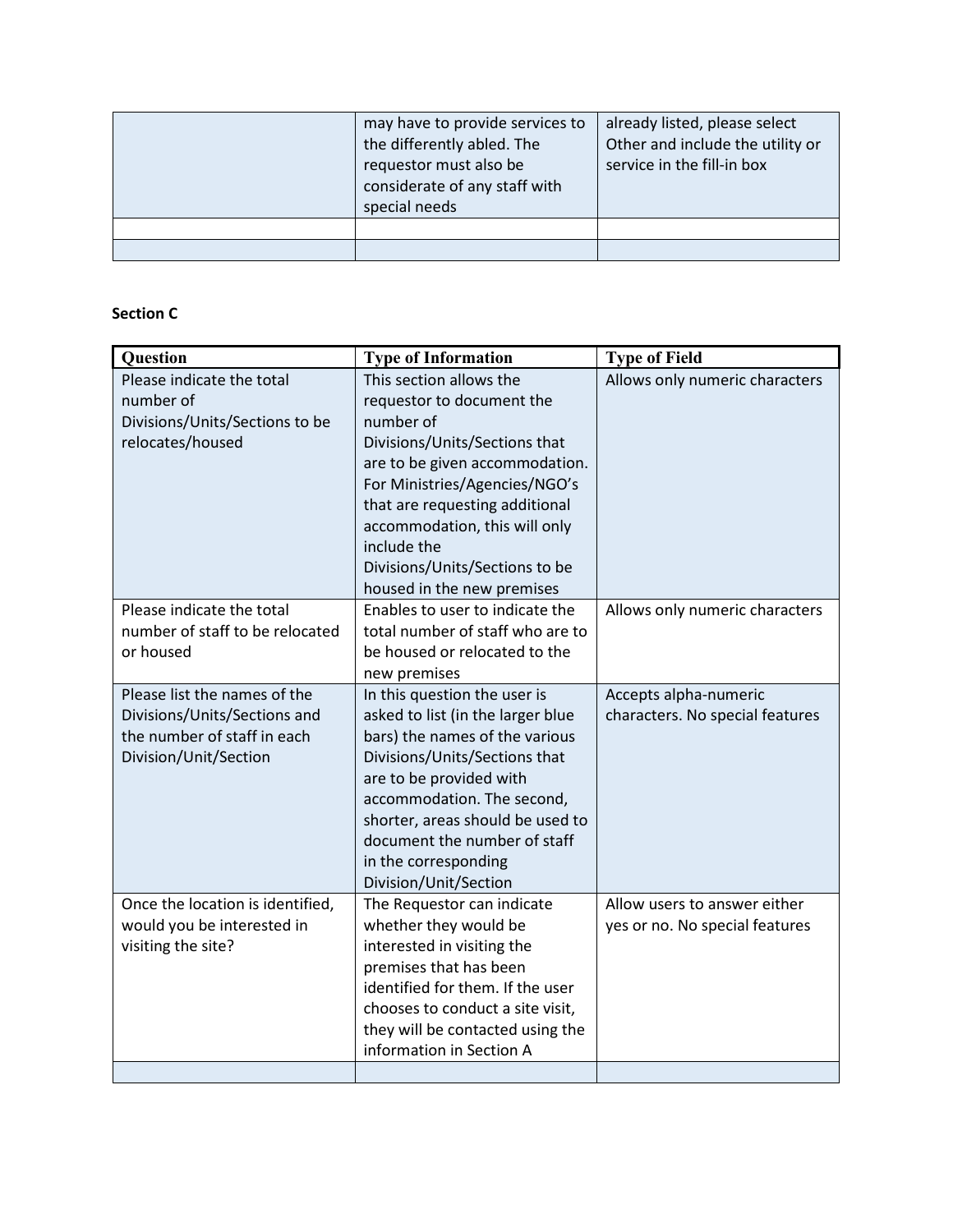Once the form has been filled, the Requesting Officer can enter their full name in the bar below the signature line and click on the "Print Form" button. The officer is then asked to sign the form manually and submit it with any required supporting documents to the following address:

Property and Real Estate Services Division CIC Building, Level One, 122-124 Frederick Street, Port of Spain

If you have any questions or difficulties, please contact the Property and Real Estate Services Division at (868) 627-4801 ext. 2543/2526.

#### **Screenshots**

|                                            | Government of the Republic of Trinidad and Tobago                               |
|--------------------------------------------|---------------------------------------------------------------------------------|
|                                            | <b>Ministry of Public Administration</b>                                        |
|                                            | <b>Application for Accommodation Form</b>                                       |
| submitting this application                | * Please provide an approved Organizational Chart in addition to this form when |
| <b>Section A</b>                           |                                                                                 |
| Date of Request                            |                                                                                 |
|                                            |                                                                                 |
| Name of Requesting Ministry/<br>Agency/NGO |                                                                                 |
| Name of Requesting Officer                 | Position                                                                        |
| Contact Information for Requesting Officer |                                                                                 |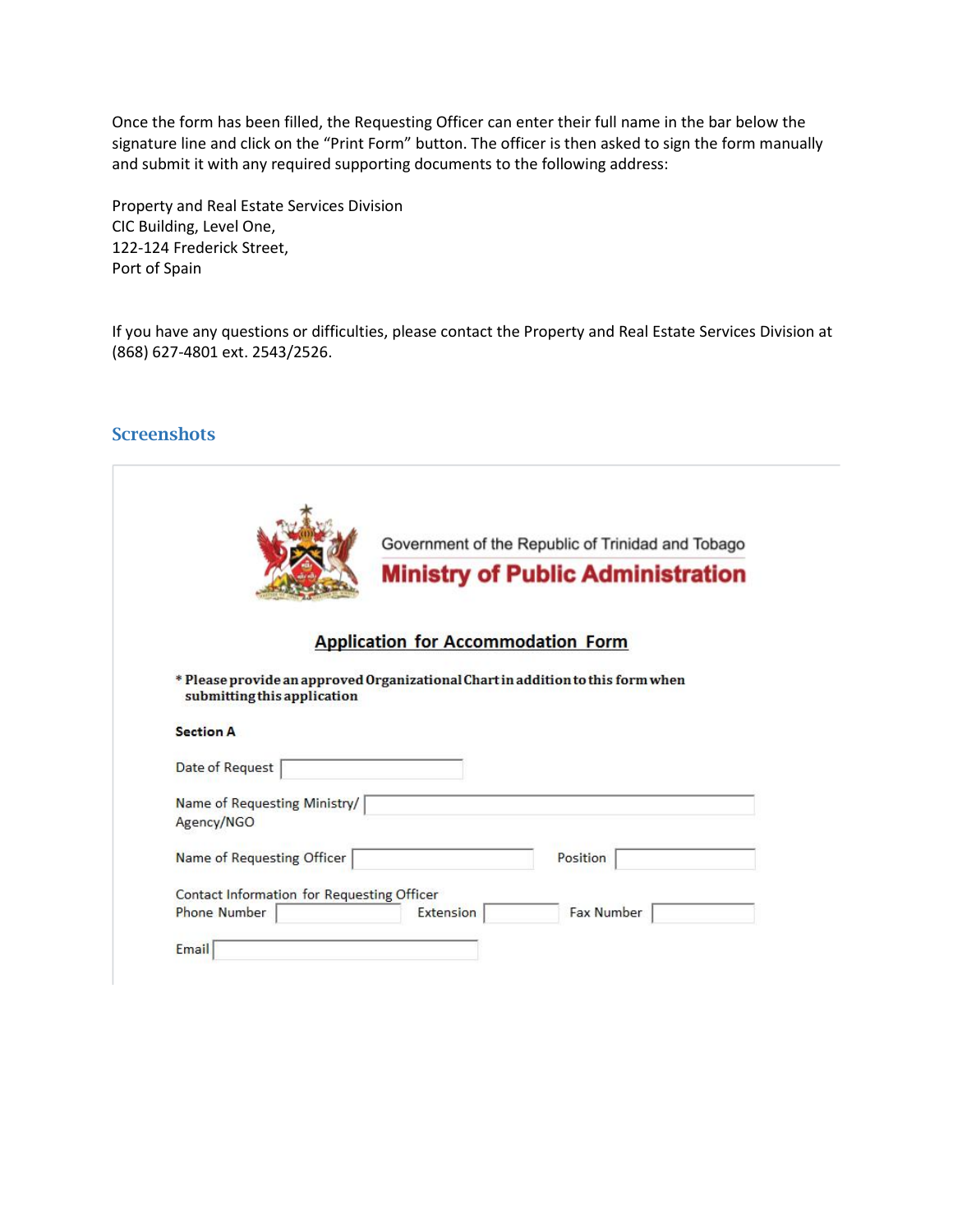#### **Section B**

| <b>Current Location</b>    |                            |               |                                                                                              |                                     |                     |
|----------------------------|----------------------------|---------------|----------------------------------------------------------------------------------------------|-------------------------------------|---------------------|
| (if any)                   |                            |               |                                                                                              |                                     |                     |
| 1 <sup>st</sup> Preference |                            |               | 2 <sup>nd</sup> Preference                                                                   |                                     |                     |
|                            | Preferred type of Property |               |                                                                                              |                                     |                     |
|                            | State Owned $\Box$         | Rental $\Box$ | No Preference $\Box$                                                                         |                                     |                     |
|                            | Please state your reasons  |               |                                                                                              |                                     |                     |
|                            |                            |               | Does the requesting Ministry/Agency/NGO interact directly with the public?                   |                                     |                     |
| Yes $\Gamma$               | No <sub>1</sub>            |               |                                                                                              |                                     |                     |
|                            |                            |               |                                                                                              |                                     |                     |
|                            |                            |               |                                                                                              |                                     |                     |
|                            |                            |               | PROPERTY AND REAL ESTATE SERVICES DIVISION                                                   |                                     |                     |
|                            |                            |               |                                                                                              | CIC Building Level One, 122-124 Fre |                     |
|                            |                            |               |                                                                                              |                                     |                     |
|                            |                            |               |                                                                                              |                                     |                     |
|                            |                            |               |                                                                                              | (0 (868) 627-4801 (868) 625         |                     |
|                            |                            |               |                                                                                              |                                     |                     |
|                            |                            |               |                                                                                              |                                     |                     |
|                            |                            |               |                                                                                              |                                     |                     |
|                            |                            |               |                                                                                              |                                     |                     |
|                            |                            |               |                                                                                              |                                     |                     |
|                            |                            |               |                                                                                              |                                     |                     |
|                            |                            |               |                                                                                              |                                     |                     |
|                            |                            |               | Is the requesting Ministry/Agency/NGO able to provide in-house Facility Management Services? |                                     |                     |
| Yes $\Box$                 | No <sub>1</sub>            |               |                                                                                              |                                     |                     |
|                            |                            |               |                                                                                              |                                     |                     |
|                            |                            |               | Please indicate the minimum number of parking spaces required                                |                                     |                     |
|                            |                            |               |                                                                                              |                                     |                     |
|                            |                            |               | Please indicate the total area being requested in Meters Squared or feet Squared             |                                     |                     |
| <b>Meters Squared</b>      |                            |               | <b>Feet Squared</b>                                                                          |                                     |                     |
|                            |                            |               |                                                                                              |                                     |                     |
|                            |                            |               |                                                                                              |                                     |                     |
|                            |                            |               | Please indicate any special room requirements/facilities (indicate room capacity)            |                                     |                     |
|                            | $\Box$ Conference Room (   | $\lambda$     | $\Box$ Huddle Room (<br>$\lambda$                                                            | $\Box$ Visitor Lobby (              | www.mpa.gov.tt<br>, |